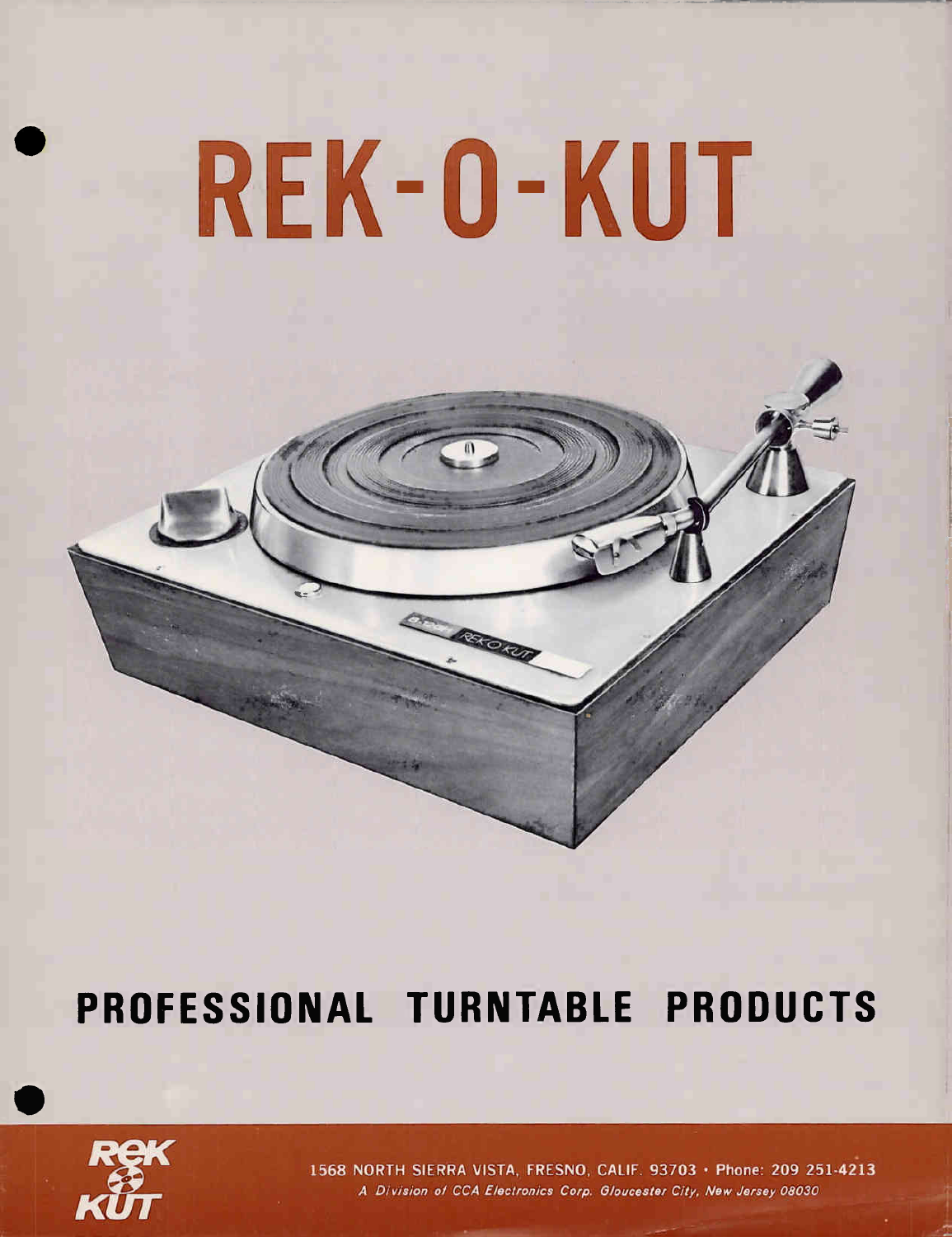A Division of CCA Electronics Corp



## MODEL B-12H PROFESSIONAL TURNTABLE



## **DESCRIPTION**

The REK-O-KUT Model B-12H is the standard of the professional industry. Unbelieveable care is expended to insure that all parts are machined and assembled to a tolerance that assures freedom from wow, rumble and flutter, and yet achieves extremely fast start up time and constant speed of operation.

The Model 6-12H utilizes a substantial specially balanced hysteresis synchronous motor which is suspended by a perfectly balanced shock mounting arrangement. A precision capstan, perfectly concentric with the motor shaft is used to engage a neoprene idler wheel which, in turn drives the inside edge of the outer rim of the eight pound, handcrafted mechanical aluminum platter.

The idler wheel is engaged at various capstan diameters to achieve speed change by the attractive styled, top chassis - "speed-changer." This control also serves as the power control and disengages the idler wheel when the power is off. This eliminates the problem of "developing Flats" which may occur if the idler is exchanged for a long period of time without any motion.

The Model 6-12H requires only occasional lubrication of its oil-light bearings and motor and, save for these few moments every six months, there is no other maintenance required to achieve almost an indefinite usage life.

The REK-O-KUT Model B-12H-4, is identical to the 8-12H save for a substitution of the constant speed hysterisis synchronous motor with a four pole induction motor. This results in somewhat higher starting torque, slightly less speed regulation, but a reasonable reduction in initial cost.

#### FEATURES

- **Precision Machined Handcrafted Parts**
- Minimum Rumble (weighed 62 dbm)
- Fast Starting Rim Drive
- Instantaneous Shift to Either 33 1/3 45 or 78 RPM
- **Built-in Shift Mechanism disengages Drive and Eliminates** Flats When Motor is Off
- **.** Substantial Hysteresis Synchronous Motor Assures Fast Start-up and Constant Speed
- **Minimum Maintenance Requirements**
- **Three Moving Parts**
- **•** Essentially Trouble Free
- Anticipated Life with Minimum Maintenance Indefinite
- Available with 4 Pole Induction Motor at Reduced Cost (B-12H-4)

## SPECIFICATIONS

|                          | <b>B-12H</b>      | $B-12H-4$      |
|--------------------------|-------------------|----------------|
| Rumble                   |                   |                |
| (to NAB Standard)        | $-39$ db          | $-37db$        |
| (Below Average           |                   |                |
| Recording Level)         | $-62$ db          | $-60$ db       |
| Speeds (RPM)             | 33 1/3, 45, 78    | 33 1/3, 45, 78 |
| Wow and Flutter          | 0.09%             | 0.09%          |
| Motor                    | <b>Hysteresis</b> | Four Pole      |
|                          | Sync.             | Induction      |
| Weight                   | 14 lbs.           | 15 lbs.        |
| Depth (Front to Back)    | 14"               | 14"            |
| Width                    | 15 11/16"         | 15 11/16"      |
| Height                   |                   |                |
| (Above Mounting Surface) | 19/16"            | 19/16"         |
| (Below Mounting Surface) | 4 1/8"            | 41/2"          |
| <b>Starting Time</b>     | 1/6th             | 1/8th          |
|                          | revolution        | revolution     |
| Line Voltage (Specify)   | 115V/230V         | 115V/230V      |
| Line Frequency (Specify) | 50/60             | 50/60          |
|                          |                   |                |

 $\blacksquare$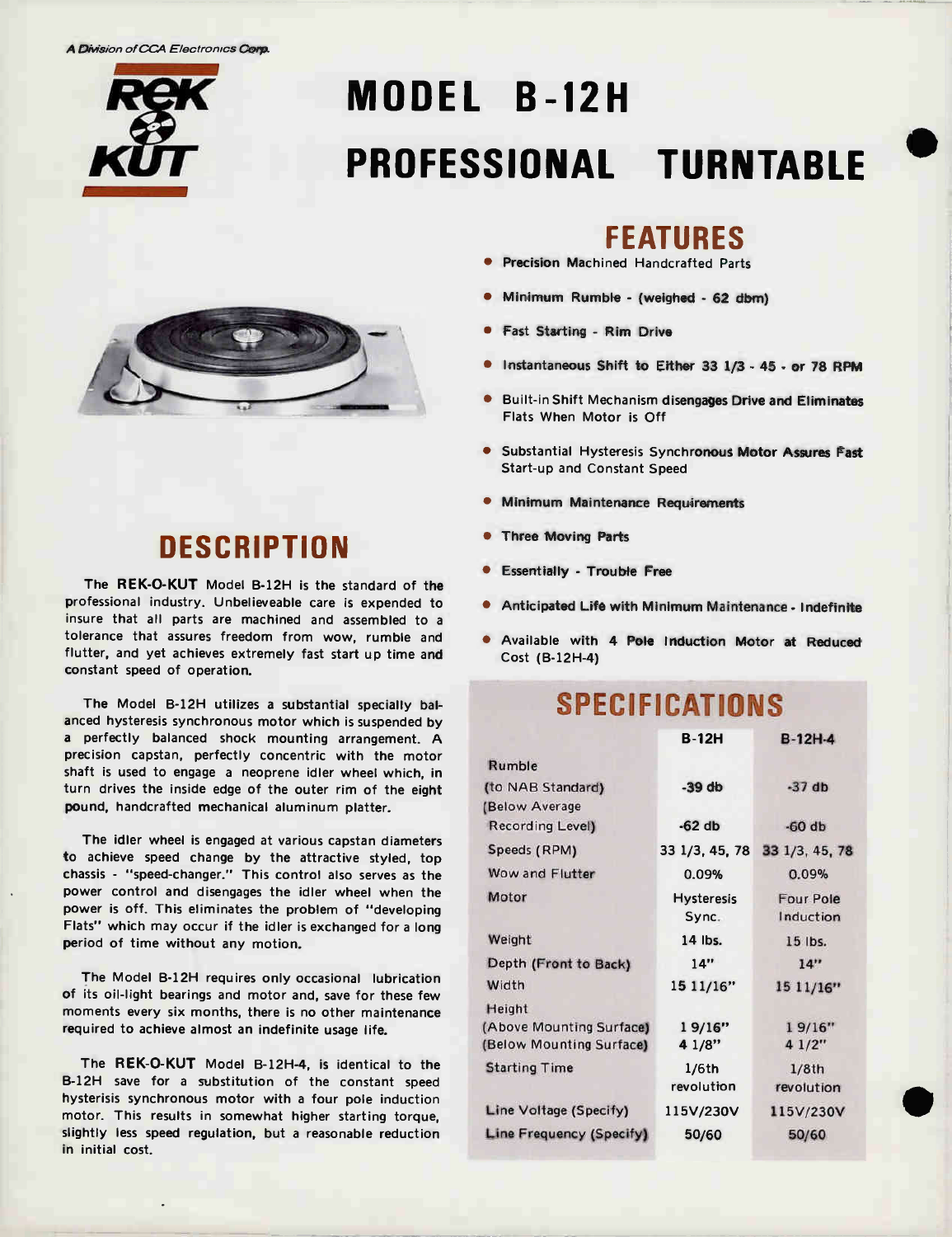A Division of CCA Electronics Corp.

# MODEL CVS -12 VARIABLE SPEED TURNTABLE



## **DESCRIPTION**

The REK-O-KUT, Model CVS-12, is a precision continuously variable speed, rugged turntable with all of the operating performance specifications of a professional, discrete speed unit.

The CVS-12 has tremendous application in the sound effects field where events such as the changing speed of an automobile, the roar of a missle, or a host of other aural techniques can be simulated by simply continuously changing the speed of the platter from the normal recorded speed of the platter to other values either slower or faster.

In addition, this rugged device can be used on a consistent basis by non-professional people to assist in "musical instrument teaching," dance instruction, "Callers" in a square dance, or commercial amusement and sport centers.

The CVS-12 is constructed with the same precision as the other REK-O-KUT professional products. Performance specifications of rumble, flutter and "instant start" are consistent with the highest of professional turntable standards.

The CVS-12 Turntable is available independently or can be supplied at an optional price with a custom base, a type S-320 Tone Arm, and a ORK Stereo Cartridge, Type F3. This system is identified by the Model #CVS-12S.

#### FEATURES

- Continuous Variable Speed Adjustment from 25 RPM to 100 RPM
- No Need to Reset or Stop Record
- Extremely Fast Cueing
- Speed Constant in any Fixed Position
- Accurate Speed Calibrations
- Rumble Free Operation
- Rugged Built For Constant Usage
- Applications:
- **Sound Effects**
- **Musical Instrument Instruction**
- **Dancing Instruction**
- **Square Dancing**
- **Background Music in Skating Rinks, Amusement and** Sports Arenas
- Available with Tone Arm, Cartridge and Base at Optional Prices

## **SPECIFICATIONS**

| Speed | - Continuously Variable            |  |
|-------|------------------------------------|--|
|       | @ 60 cycles from 25 RPM to 100 RPM |  |
|       | @ 50 Cycles from 20 RPM to 85 RPM  |  |

- Wow .098% Max.
- Rumble -35 DB
- Flutter .085% Max.

|                     | <b>DIMENSIONS</b> |                |
|---------------------|-------------------|----------------|
|                     | <b>CVS-12</b>     | <b>CVS-12S</b> |
| Weight              | 15#               | 22#            |
| Width               | 15"               | 15"            |
| Heighth             | 5"                | 6"             |
| Depth               | 16"               | 16"            |
| <b>Gross Cubage</b> | 1% Cu. Ft.        | 2 Cu. Ft.      |
|                     |                   |                |